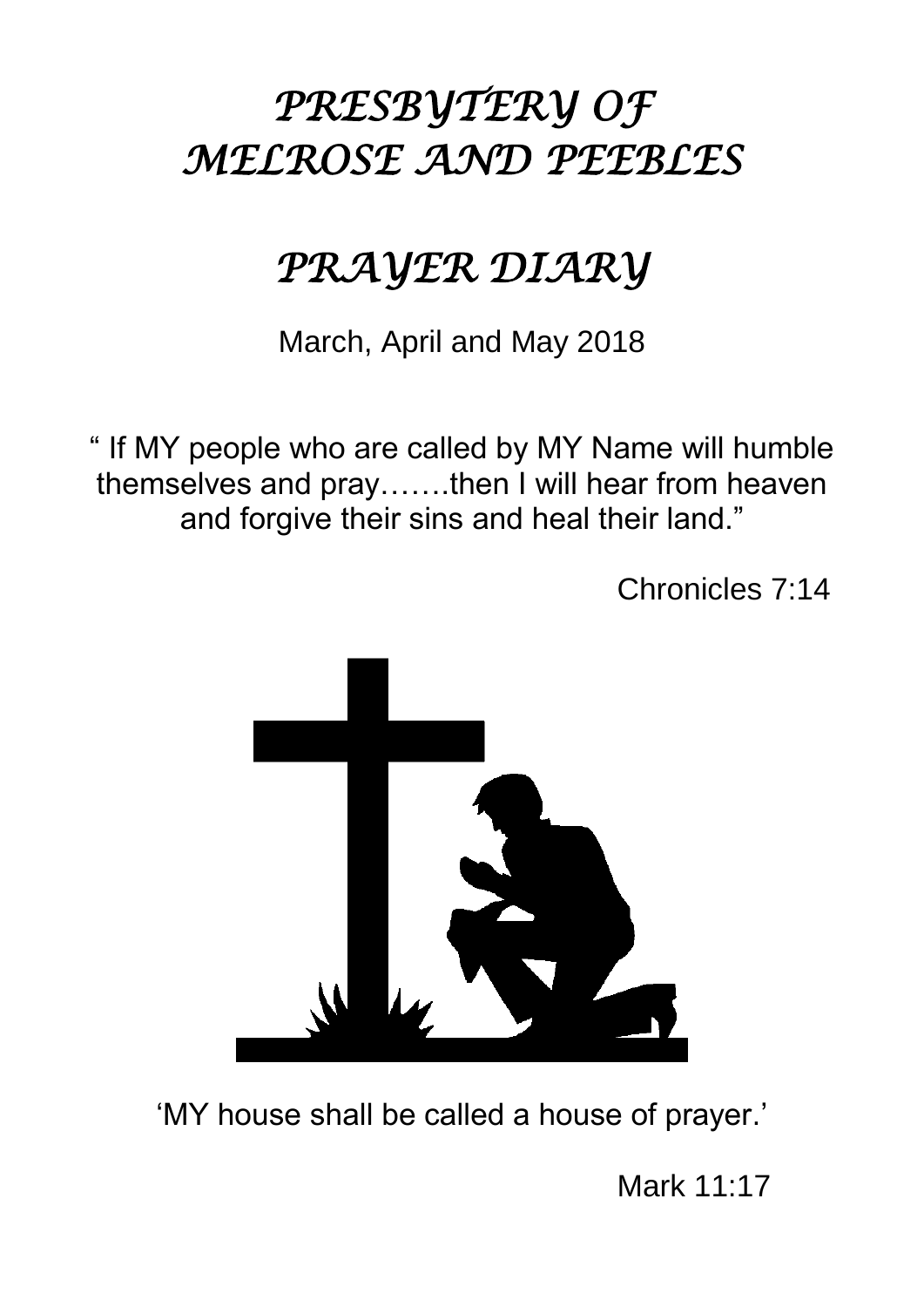'HE humbled HIMSELF and became obedient to death'

Philippians 2:8

There is a green hill far away, Outside a city wall, Where THE dear LORD was crucified, WHO died to save us all.

We may not know, we cannot tell What pains HE had to bear, But we believe it was for us HE hung and suffered there.

HE died that we might be forgiven. HE died to make us good, That we might go at last to heaven, Saved by HIS precious Blood.

There was no other good enough To pay the price of sin; HE only, could unlock the gate Of heaven and let us in.

C.F. Alexander.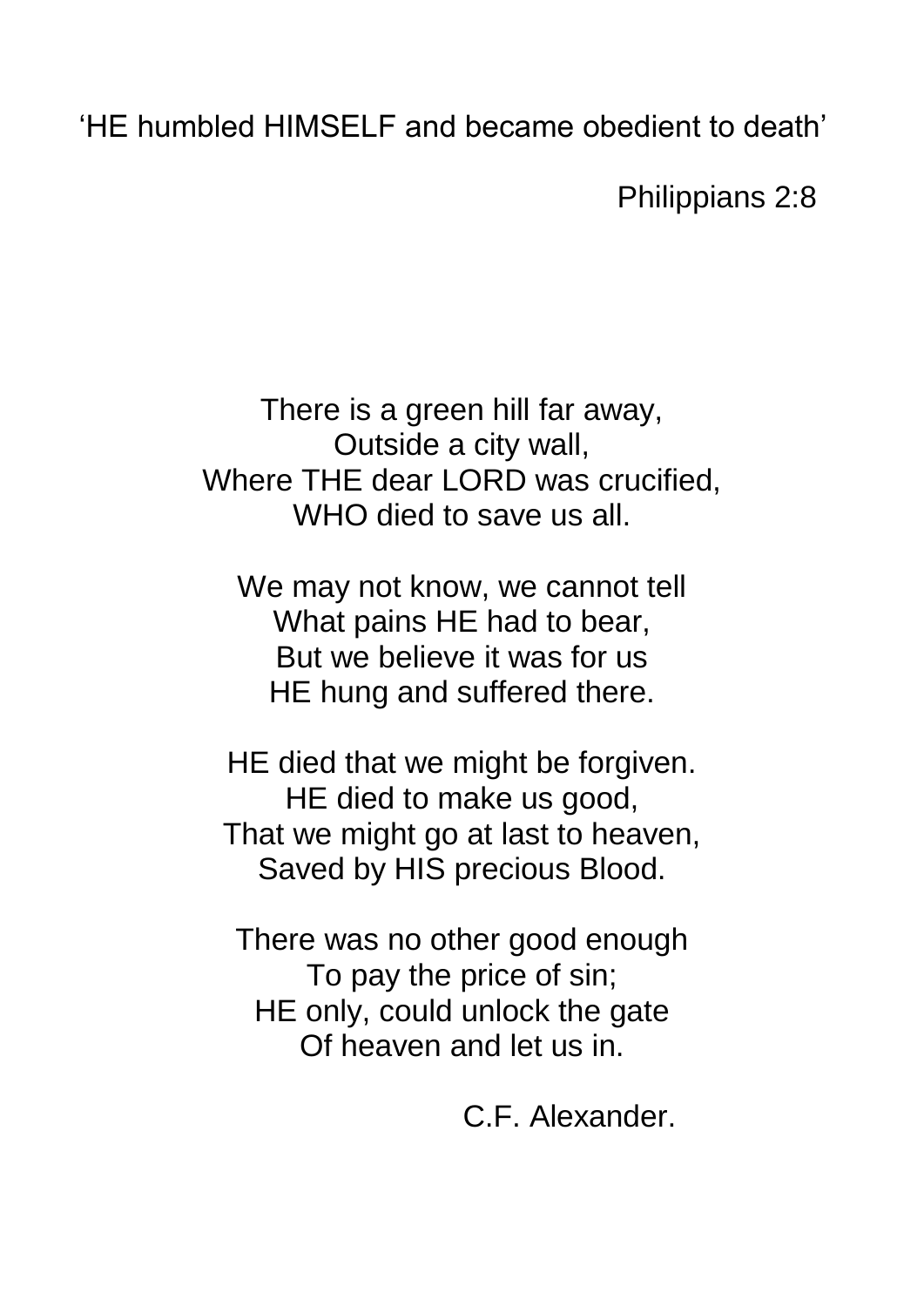# *Prayer requests from the Charges*

# **MARCH 2018**

"Stay here and keep watch with ME……." Matthew 26:38

#### **Rev. Victoria Linford** *Stow St Mary of Wedale and Heriot*

#### **Please pray for**

- recently baptised people in this Year of Promise, that they may continue to grow in their faith and in grace.
- the visitation of recently baptised people and their families.

#### **Rev. Rosemary Frew** *Bowden and Melrose*

#### **Please give thanks for**

- $\bullet$  the 10<sup>th</sup> Anniversary of the union between Bowden and Melrose churches.
- for the good relationships being built up with local churches.
- for the success of our first Messy Church at Christmas and the enthusiasm of the team and the families who attended.
- for those who serve on the Kirk Session.

- $\bullet$  our united service of Celebration in Bowden Church on 18<sup>th</sup> March.
- our working together on Easter invitations, Lent studies, Holy week services and Messy Church.
- wisdom and guidance as we consider possible new elders.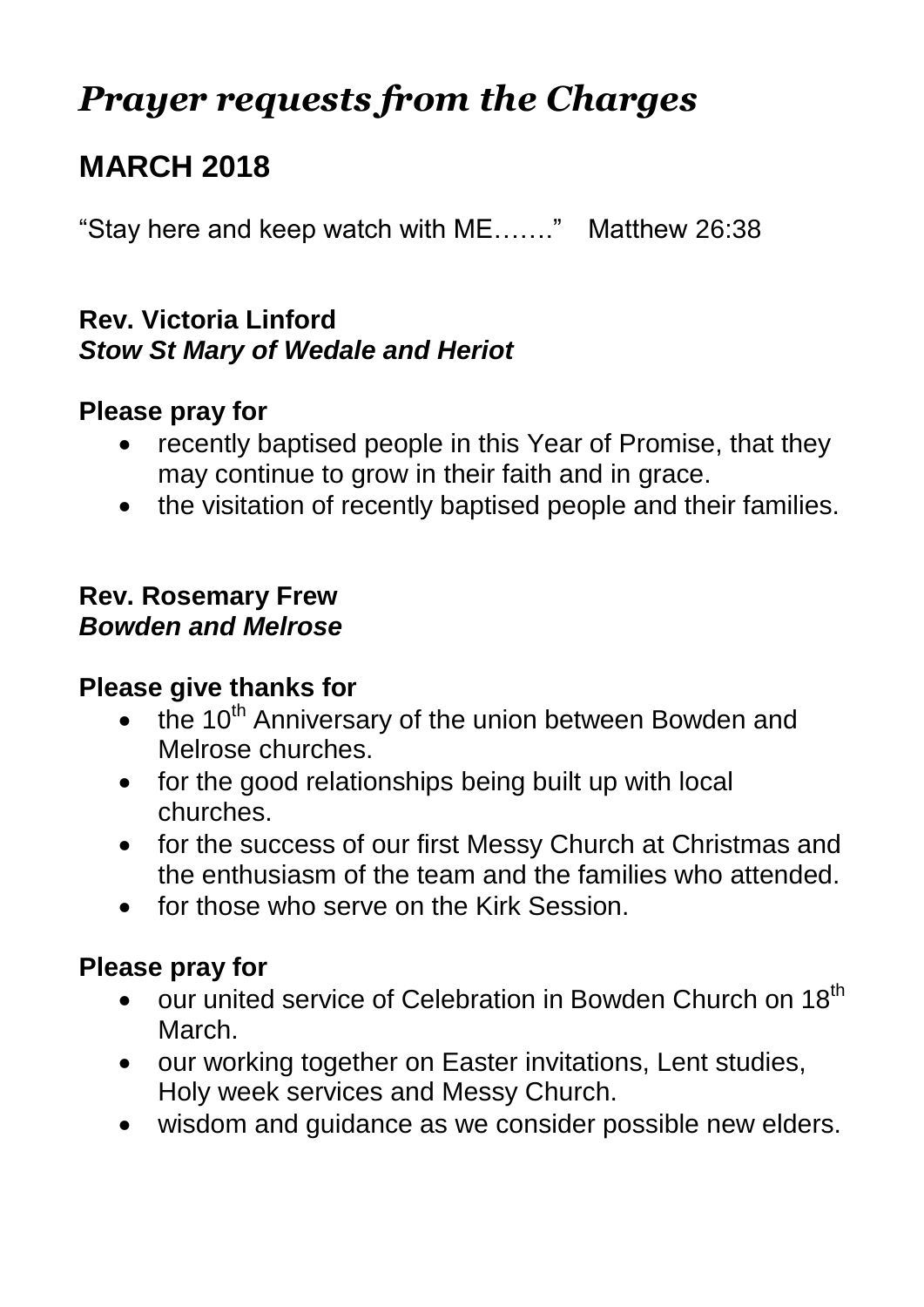## **Rev. Dr. Leon Keller** *Galashiels Old & St. Pauls l/w St Johns*

# **Please pray**

• that there may be spiritual growth in the year ahead.

### **Rev. Elspeth Harley** *Caddonfoot*

# **Thank God for**

- Anne Grieve's ministry to the bereaved as she conducts funerals.
- for our new Treasurer and new Clerk to the Board.

# **Please pray**

• that the love of GOD will touch all in the Church and in the community who are lonely.

#### **Rev. Elspeth Harley, Interim Moderator** *Ettrick and Yarrow*

#### **Please pray**

• that the congregations will continue to be a strong worshipping and caring fellowship throughout the Vacancy.

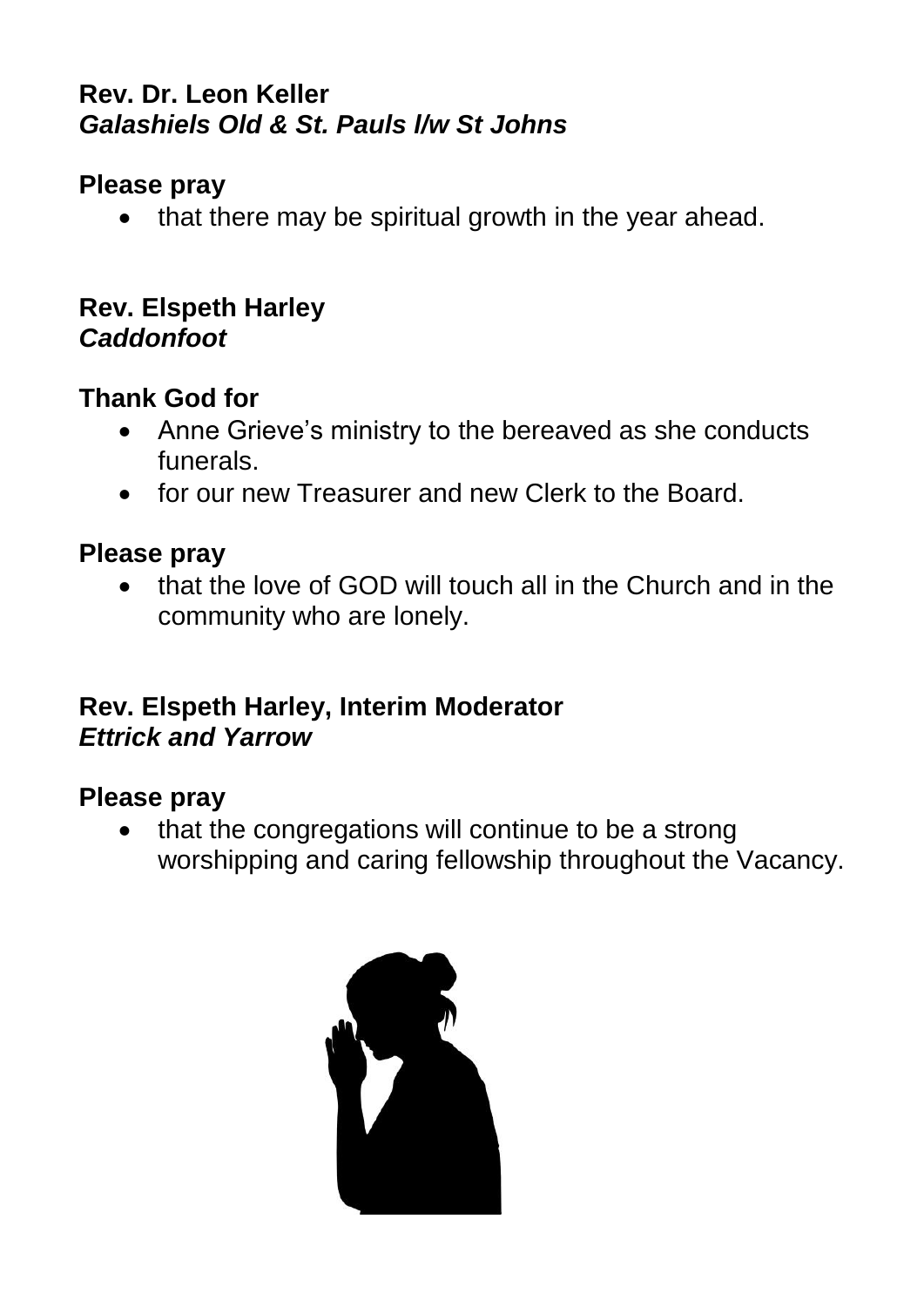# **APRIL 2018**

"Stay here and keep watch with ME.…" Matthew 26 :38b

#### **Very Rev.Dr.Finlay Macdonald, Interim Moderator** *Carlops with Kirkurd and Newlands and West Linton, St Andrews.*

# **Give thanks**

- with the congregation of Carlops as we celebrate the Eco Congregation Gold Award, with inspirational and innovative work in Creation care,
- for continuing community initiatives such as the Patio Garden Project and the commitment to be a creative church, fully committed to environmental issues.
- for the life of Kirkurd and Newlands elder, Jimmy Harris, and for his service in congregation and Presbytery.
- For the mutually enriching links with Castle Craig, which he did so much to initiate.

- all the residents and staff at Castle Craig.
- for the ongoing outreach to the wider community by the congregation of St.Andrews, through organisations run by church members for parents and toddlers in the village and for older people on their own who gather for tea and 'Guid Blethers'.
- for all three congregations, that they may continue to find enrichment through sharing and growing together in Christian love and service.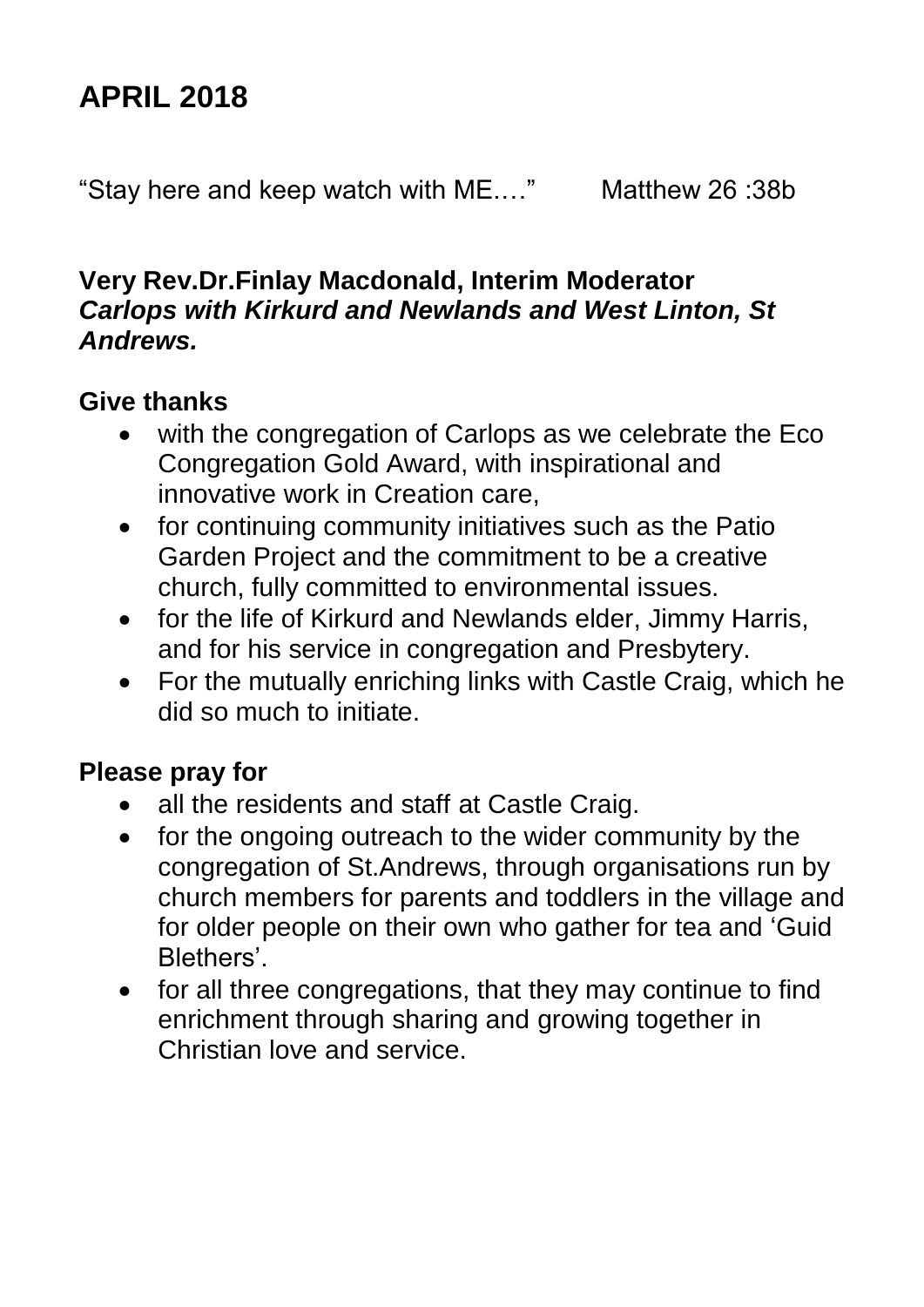#### **Rev. Sheila Moir** *Maxton and Mertoun l/w Newtown l/w St.Boswells.,*

# **Please give thanks**

- for the Alpha Group as we journey through Lent, exploring our faith.
- for the Prayer Group in our linked charge.

## **Please pray**

- for our new Community Choir in Newtown, funded by 'Go For It' Funding. We meet on Wednesday Nights in the Community centre
- for our Children's Choir meeting on Fridays after school.
- that we may be a great witness in our community.

#### **Rev. Rae Clark** *Channelkirk and Lauder*

#### **Please give thanks**

- for good relationships.
- for the ongoing work within the Parish.
- for the Easter services and gatherings,

#### **Rev. Margaret Steele** *Ashkirk*

#### **Give praise and thanks for-**

 the willingness of Ashkirk folk to work in the Open Door Cafe.

#### **Please pray**

• about the difficulty of finding folk to help on the village Hall Committee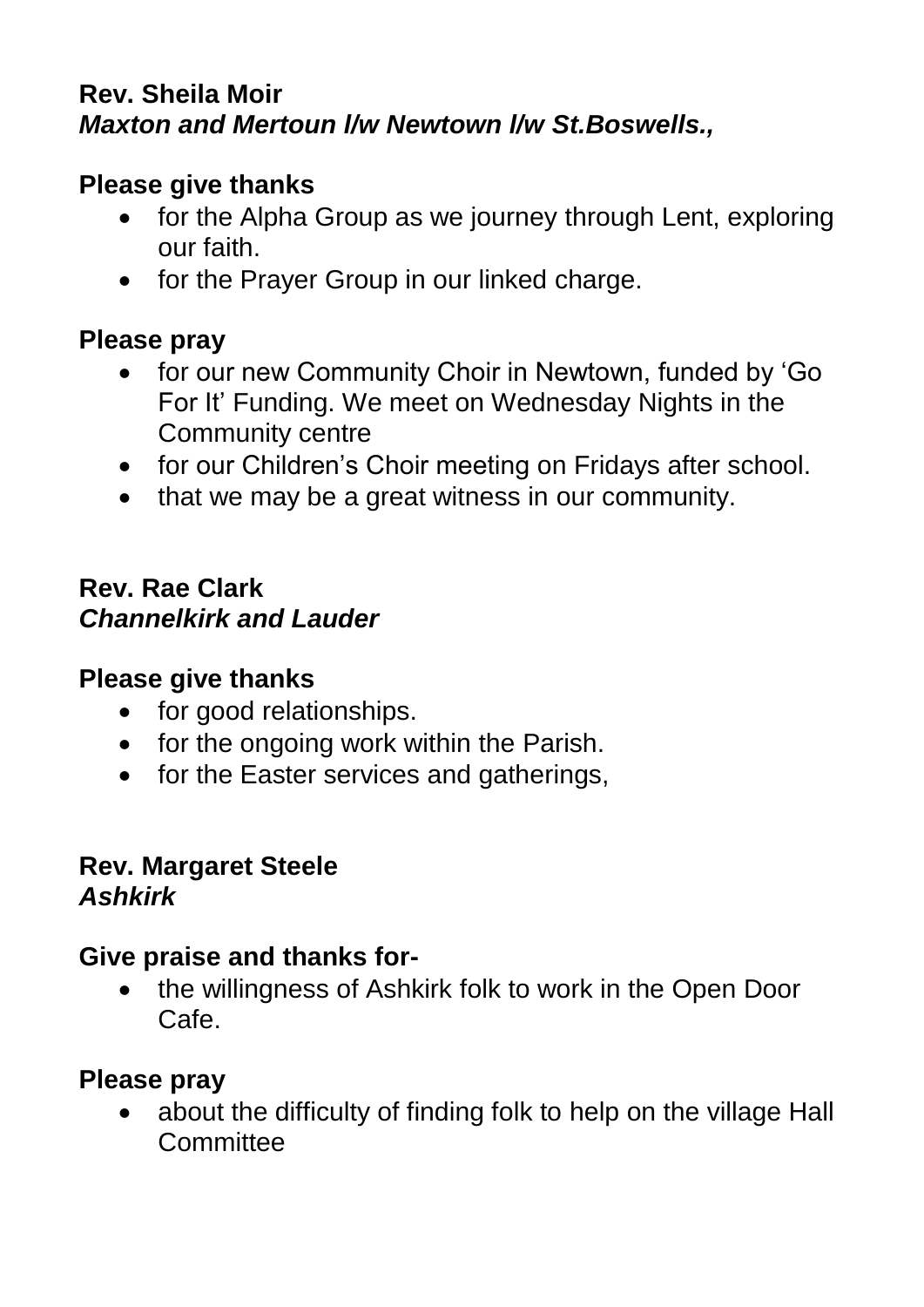#### **Rev. Margaret Steele** *Selkirk*

## **Give praise and thanks**

- for the new Cafe Manager of the Open Door cafe Project and the way she has quickly settled into the post
- for the Reach Out Group meal extended to all the church leaders in town, ie elders, deacons, as well as ministers and for its success.

# **Pray for**

- a couple of folk to come into the Church family, who would be willing to work with our teenagers.
- $\bullet$

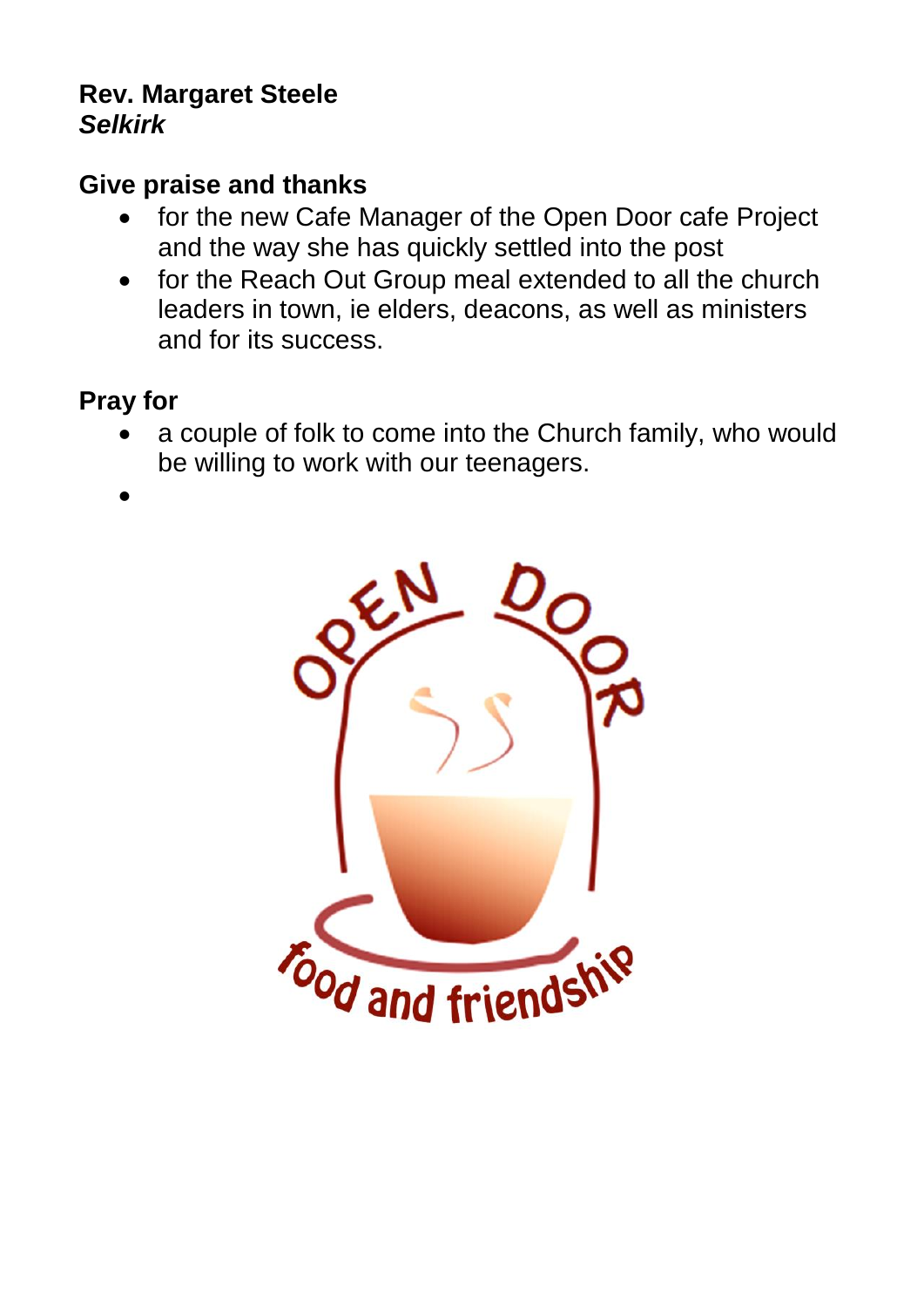# **MAY 2018**

"Peter, do you love ME? …….shepherd MY sheep". John 21:16 Amplified Bible.



# **Rev. Calum Macdougall** *Eddleston*

#### **Please pray for**

 imaginative thinking as the congregation and office bearers seek to engage with the young in the Community.

#### **Rev. Calum Macdougall** *Peebles Old*

#### **Please pray** for

the 1<sup>st</sup> Peebles Girls Brigade Company, that they may find efficient leaders to carry out this good and vital work.

#### *Broughton,Glenholm and Kilbucho l/w Stobo and Drumelzier l/w Tweedsmuir.*

#### **Please pray**

- for the Nominating Committee as they proceed to seek to fill the Vacancy.
- for blessing upon Tony Foley as he fills the current gap.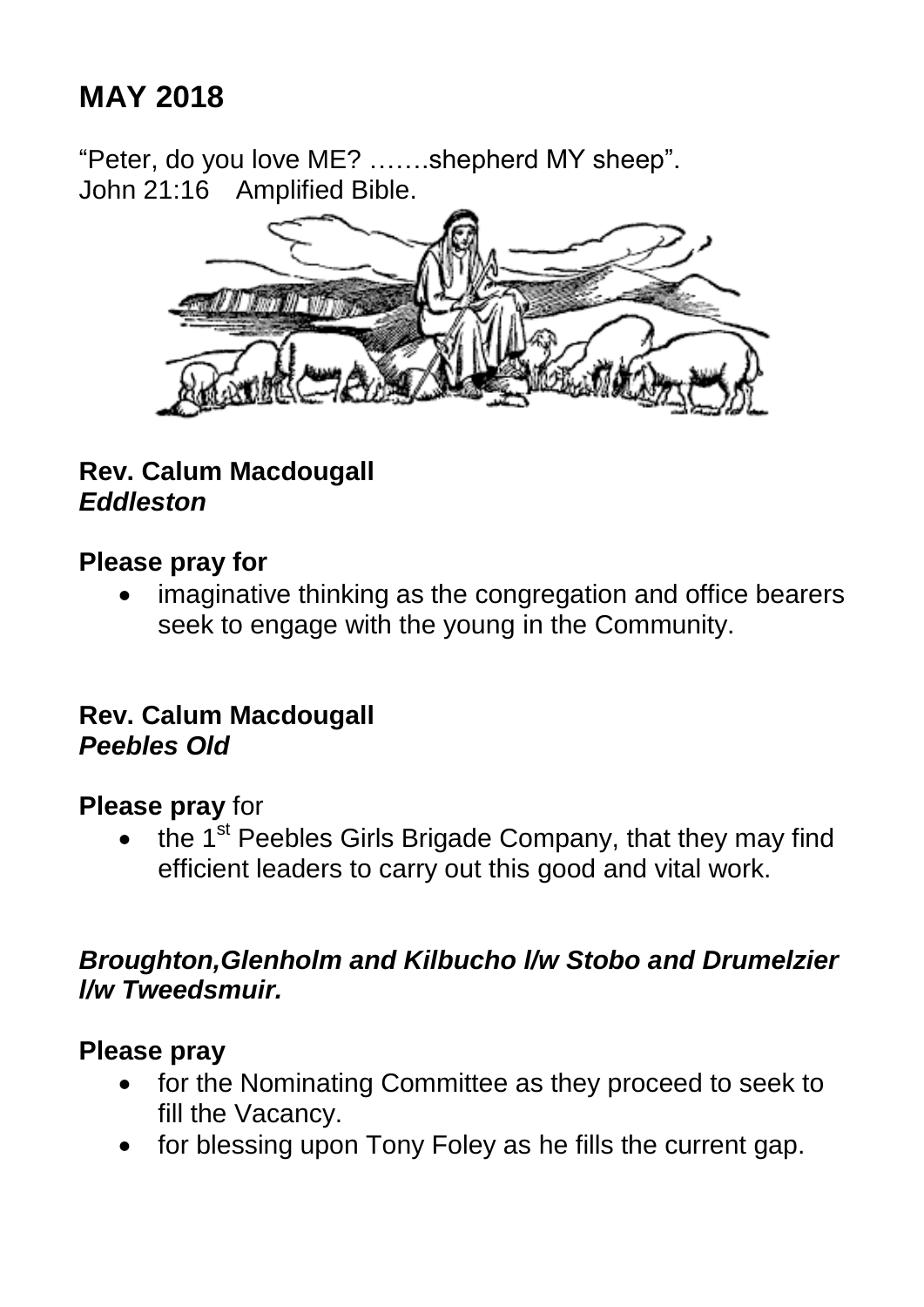## **Rev.Malcolm Jefferson** *Lyne and Manor*

### **Please give thanks for**

• the Lent Prayer Group

# **Please pray**

• that that the Lent Prayer Group will bring blessing to the people.

### **Rev.Malcolm Jefferson** *St. Andrews Leckie*

# **Please pray**

- that in this 'Year of Young People' the congregation will grow in relationships across the ages
- that during this year, they will reach out to young people outside the church.

## **Rev. Janice Faris** *Innerleithen, Traquair & Walkerburn.*

# **Please give thanks**

• for the life and work and witness here.

# **Please pray**

• for the congregations as they move forward into a time of change.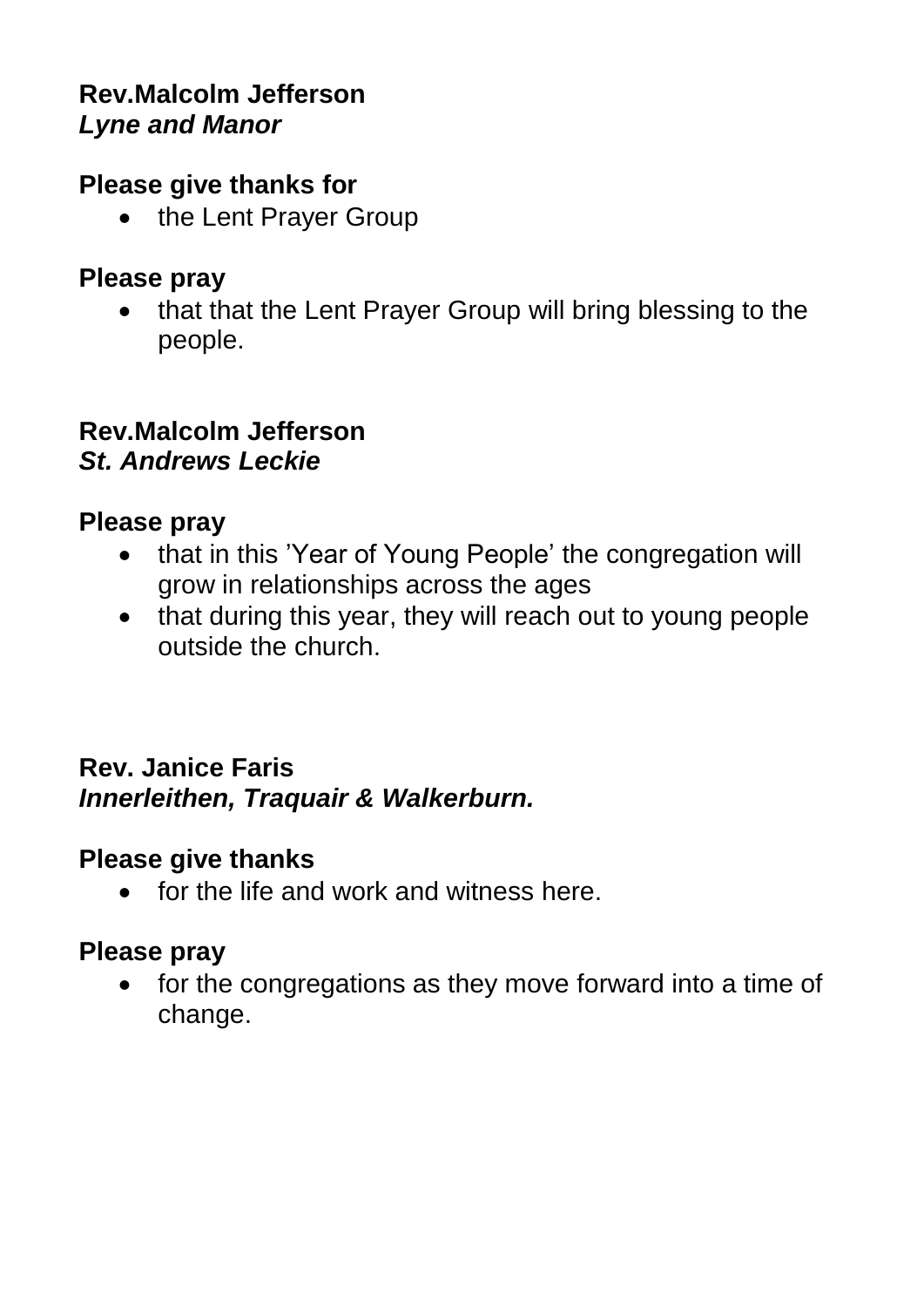# *Presbytery in general*

Please pray for these Office bearers in their extra responsibilities;

- the Moderator of Presbytery, Professor D Murray Campbell
- the Presbytery Clerk, Rev Victoria Linford,
- the Treasurer, Mr Fraser Simm

Pray for the General Assembly and those attending from this Presbytery during the  $19<sup>th</sup>$  to the 25<sup>th</sup> May, 2018.

Pray for the Presbytery Elders in their responsibilities.

- Hospital Chaplaincies in their ministry to those who are ill, for insight into the needs and wisdom and love.
- ambulance staff responding to calls from the sick and the injured, as they go about their vital work.
- those in the Borders who need frequently to make use of the Foodbanks, that they may be helped in their need to find a new way forward.
- the young in the Borders in this 'Year of Young People', that by GOD'S HOLY SPIRIT they may seek and find the new life and affirmation that CHRIST brings through HIS life and death and resurrection.
- any whom GOD may be calling to serve in the Church.
- the reviewing in March of the current Presbytery meeting structures; for guidance in the way forward as to how best to enable congregations in their work and witness.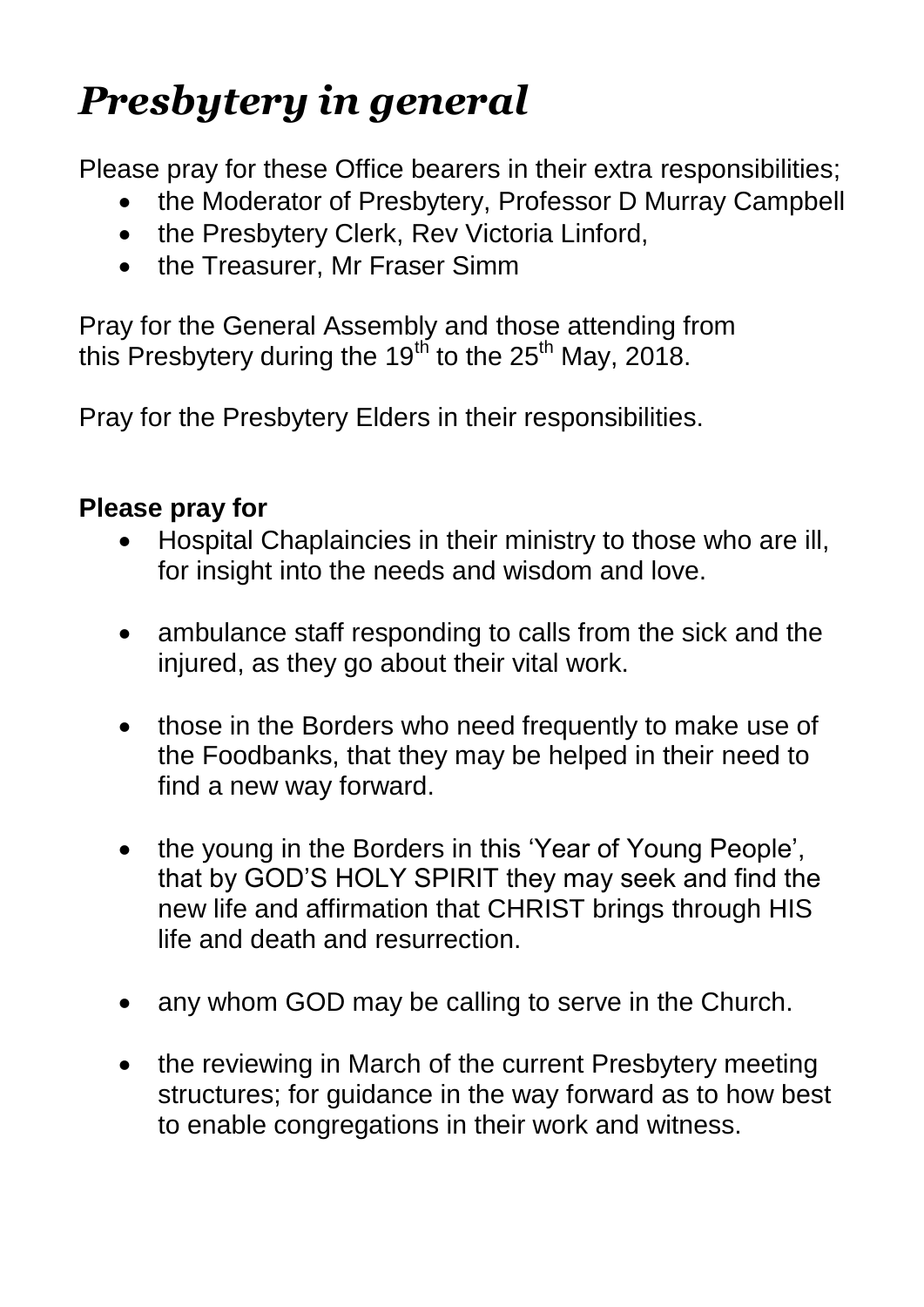# **Give thanks for**

- our Interim Moderators, our Locums, Readers and Assistant Ministers, for all their work of faith and love.
- quiet and faithful witness and for prayer.

# **STREET PASTORS**

# **Please give thanks**

- for two new people, one in Gala and one in Hawick to train as Street Pastors
- for the training course in Edinburgh and for being able to send people for training.
- for the fact that the Bibles arrived safely at their destination in China.
- for the Commissioning Service for Street Pastors in Earlston church on  $20<sup>th</sup>$  April for the six Street Pastors who have been trained over this past year.

- the enabling of more Patrols in Hawick.
- for the up and coming training in the Borders and in Edinburgh and for those taking part.
- for enough Street Pastors to resource the summer events.